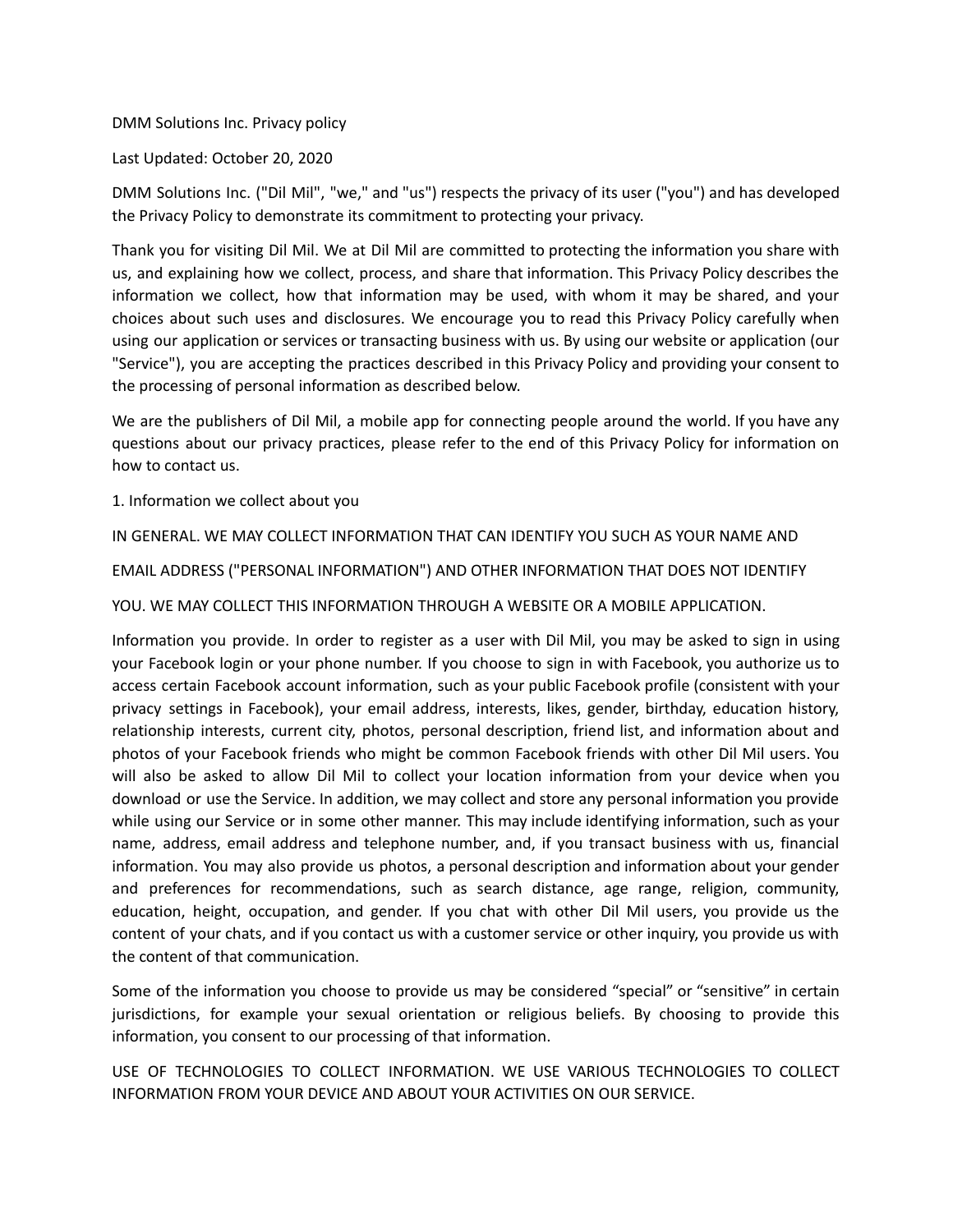Technical information collected automatically. We automatically collect information from your browser or device when you visit our Service. This information could include your IP address, device ID and type, your browser type and language, the operating system used by your device, access times, your mobile device's geographic location while our application is actively running, and the referring website address.

Cookies and Use of Cookie Data. When you visit our Service, we may ask you to allow us to assign your device one or more cookies to facilitate access to our Service and to personalize your experience. Through the use of a cookie, we also may automatically collect information about your activity on our Service, such as the pages you visit, the time and date of your visits and the links you click. Cookies may be used to keep you logged in or provide a continuous interactive website experience on the website or app and will not be used to store personally identifiable information. If we advertise, we (or third parties) may use certain data collected on our Service to show you Dil Mil advertisements on other sites or applications. You can refuse cookies by turning them off in your browser. Your web browser's help function should tell you how to do this. Alternatively, you can find information about how to do this for all the commonly used internet browsers at http://www.aboutcookies.org/default.aspx. This website will also explain how you can delete cookies which are already stored on your device. If you turn off cookies, though, we will not be able to track your order to enable you to purchase from our site. Nor will we be able to recognize you as a registered user, which allows you to access your account information.

Pixel tags. We embed pixel tags (also called web beacons or clear GIFs) on web pages, ads, and emails. These tiny, invisible graphics are used to access cookies and track user activities (such as how many times a page is viewed). We use pixel tags to measure the popularity of our features and services. Ad companies also use pixel tags to measure the number of ads displayed and their performance (such as how many people clicked on an ad).

Mobile Device IDs: If you're using our app, we use mobile device IDs (the unique identifier assigned to a device by the manufacturer), or Advertising IDs (for iOS 6 and later), instead of cookies, to recognize you. We do this to store your preferences and track your use of our app. Unlike cookies, device IDs cannot be deleted, but Advertising IDs can be reset in "Settings" on your iPhone. Ad companies also use device IDs or Advertising IDs to track your use of the app, track the number of ads displayed, measure ad performance and display ads that are more relevant to you. Analytics companies use device IDs to track information about app usage.

Information collected by third-parties for advertising purposes. We may allow service providers, advertising companies and ad networks, and other third parties to display advertisements on our Service. These companies may use tracking technologies, such as cookies or web beacons, to collect information about users who view or interact with their advertisements. We do not provide any nonanonymized personal information to third parties. Some of these third-party advertising companies may be advertising networks that are members of the Network Advertising Initiative, which offers a single location to opt out of ad targeting from member companies (www.networkadvertising.org). Opting out will not decrease the number of advertisements you see.

Information you provide about yourself while using our Service

WE PROVIDE AREAS ON OUR SERVICE WHERE YOU CAN POST INFORMATION ABOUT YOURSELF AND OTHERS AND COMMUNICATE WITH OTHERS. SUCH POSTINGS ARE GOVERNED BY OUR TERMS OF USE. ALSO, WHENEVER YOU VOLUNTARILY DISCLOSE PERSONAL INFORMATION ON PUBLICLY-VIEWABLE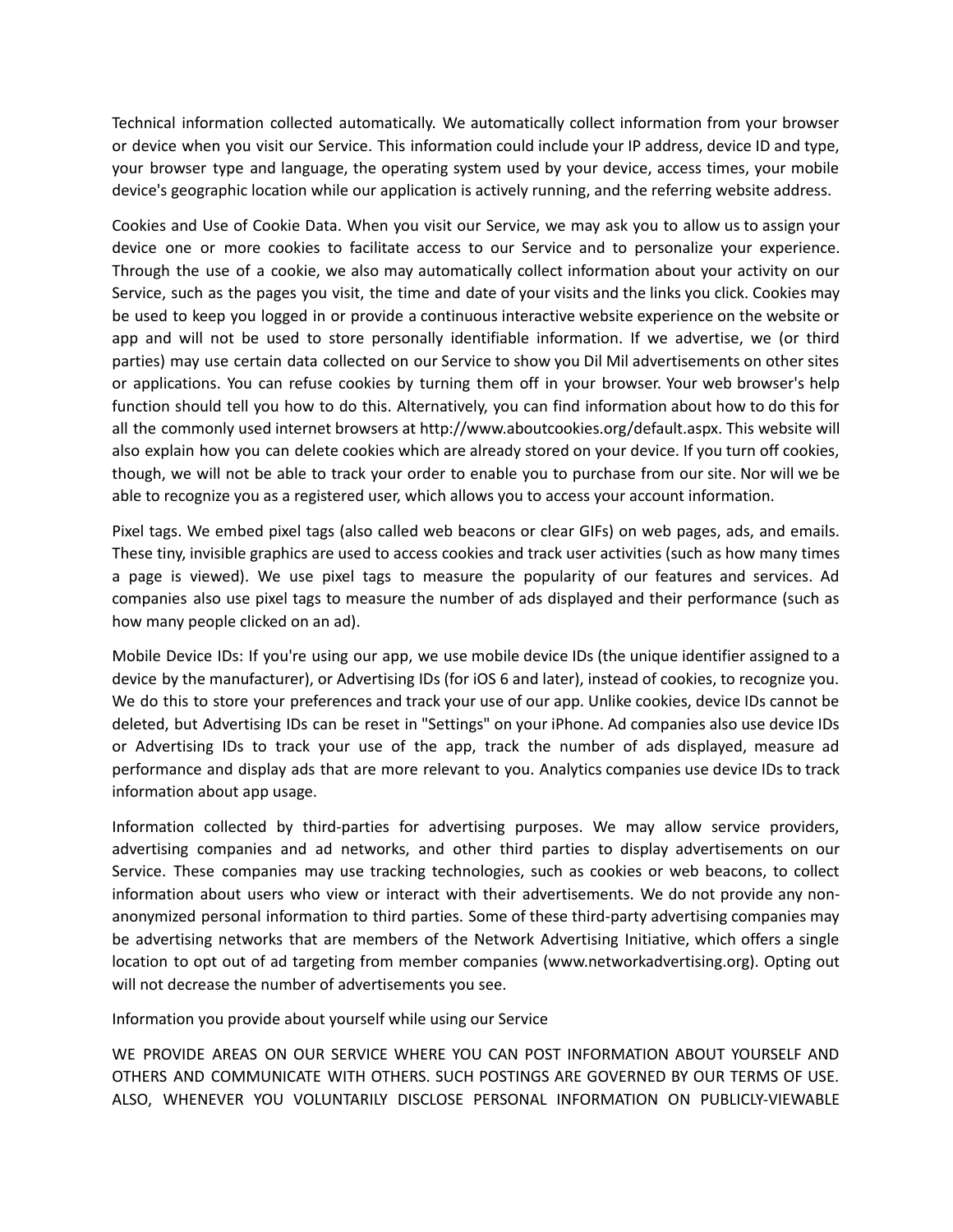PAGES, THAT INFORMATION WILL BE PUBLICLY AVAILABLE AND CAN BE COLLECTED AND USED BY OTHERS. FOR EXAMPLE, IF YOU POST YOUR EMAIL ADDRESS, YOU MAY RECEIVE UNSOLICITED MESSAGES. WE CANNOT CONTROL WHO READS YOUR POSTING OR WHAT OTHER USERS MAY DO WITH THE INFORMATION YOU VOLUNTARILY POST, SO WE ENCOURAGE YOU TO EXERCISE DISCRETION AND CAUTION WITH RESPECT TO YOUR PERSONAL INFORMATION.

2. How we use the information we collect

IN GENERAL. WE MAY USE INFORMATION THAT WE COLLECT ABOUT YOU TO:

1. deliver and improve our products and services, and manage our business;

2. manage your account and provide you with customer support;

3. perform research and analysis about your use of, or interest in, our or others' products, services, or content;

4. communicate with you by email, postal mail, telephone and/or mobile devices about products or services that may be of interest to you either from us or other third parties;

5. develop, display, and track content and advertising tailored to your interests on our Service and other sites, including providing our advertisements to you when you visit other sites;

6. website or mobile application analytics;

7. verify your eligibility and deliver prizes in connection with contests and sweepstakes;

8. enforce or exercise any rights in our Terms of Use; and

9. perform functions or services as otherwise described to you at the time of collection;

10. to create aggregated data for internal use or for improving Service and creating new features. Aggregated data is anonymous and is not linked to any personal data. Aggregate Information helps understand trends and customer needs so that new products and services can be considered and so existing products and services can be tailored to customer desires;

11. to co-register you on our partner websites/applications which we might think be of your interest. You may receive correspondence from us and/or these websites related to your registration. To stop receiving correspondence you can click the unsubscribe link found at the bottom of each email you receive, by contacting our support team or by changing the settings in your profile on this partner website. You may request deletion of your account at any moment by contacting our support team.

JOB APPLICANTS. IF YOUR PERSONAL INFORMATION IS SUBMITTED THROUGH OUR WEBSITE WHEN APPLYING FOR A POSITION WITH OUR COMPANY, THE INFORMATION WILL BE USED SOLELY IN CONNECTION WITH CONSIDERING AND ACTING UPON YOUR APPLICATION. WE MAY RETAIN YOUR PERSONAL INFORMATION, BUT ONLY FOR THE PURPOSE OF CONSIDERING YOUR APPLICATION FOR CURRENT OR FUTURE AVAILABLE POSITIONS. THIS INFORMATION, WHICH MAY INCLUDE YOUR NAME AND CONTACT INFORMATION, PRIOR EDUCATION AND EXPERIENCE, AND OTHER INFORMATION YOU PROVIDE TO US, MAY BE SHARED WITH YOUR CONSENT TO THIRD-PARTY SERVICE PROVIDERS RETAINED BY US TO COLLECT, MAINTAIN AND ANALYZE CANDIDATE SUBMISSIONS FOR JOB POSTINGS.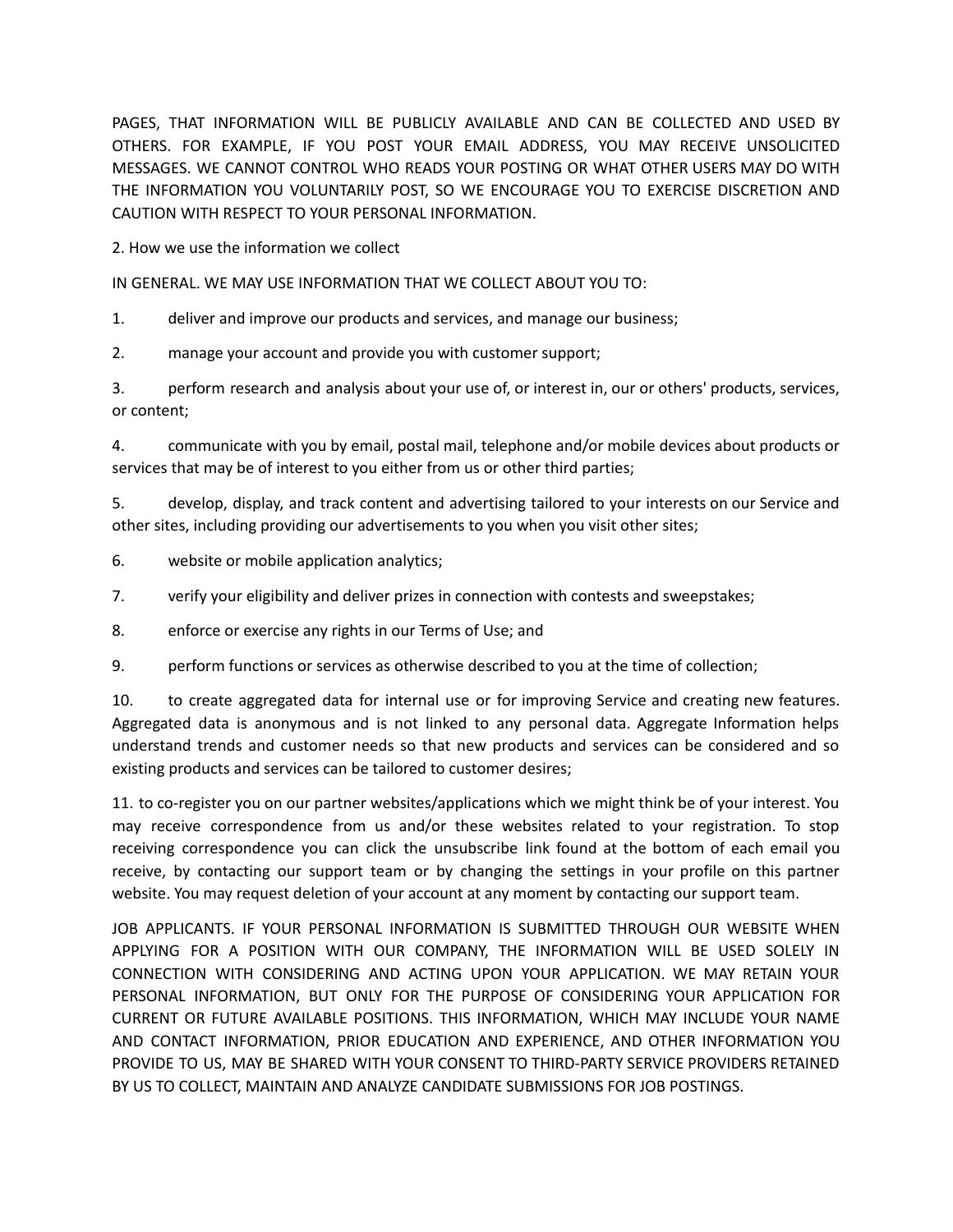IN ALL CIRCUMSTANCES, WE MAY PERFORM THESE FUNCTIONS DIRECTLY OR USE A THIRD PARTY VENDOR TO PERFORM THESE FUNCTIONS ON OUR BEHALF WHO WILL BE OBLIGATED TO USE YOUR PERSONAL INFORMATION ONLY TO PERFORM SERVICES FOR US. ALSO, IF YOU ACCESS OUR SERVICE FROM A THIRD PARTY SOCIAL PLATFORM, SUCH AS FACEBOOK, WE MAY SHARE NON-PERSONAL INFORMATION WITH THAT PLATFORM TO THE EXTENT PERMITTED BY YOUR AGREEMENT WITH IT AND ITS PRIVACY SETTINGS.

To process your information as described above, we rely on the following legal bases:

Provide our service to you: Most of the time, the reason we process your information is to perform the contract that you have with us.

Legitimate interests: We may use your information where we have legitimate interests to do so.

Consent: From time to time, we may ask for your consent to use your information for certain specific reasons. You may withdraw your consent at any time by contacting us at the address provided at the end of this Privacy Policy.

# 3. With whom we share your information

INFORMATION SHARED WITH OTHER USERS. WHEN YOU REGISTER AS A USER OF DIL MIL, YOUR DIL MIL PROFILE WILL BE VIEWABLE BY OTHER USERS OF THE SERVICE. OTHER USERS WILL BE ABLE TO VIEW INFORMATION YOU HAVE PROVIDED TO US DIRECTLY OR THROUGH FACEBOOK, SUCH AS YOUR FACEBOOK PHOTOS, ANY ADDITIONAL PHOTOS YOU UPLOAD, YOUR FIRST NAME, YOUR AGE, APPROXIMATE NUMBER OF MILES AWAY, YOUR PERSONAL DESCRIPTION, INFORMATION YOU HAVE IN COMMON WITH THE PERSON VIEWING YOUR PROFILE, SUCH AS COMMON FACEBOOK FRIENDS AND LIKES, AND INFORMATION YOU SHARED IN THE APP SUCH AS YOUR RELIGION, EDUCTION, COMMUNITY, HEIGHT, AND OCCUPATION. ALSO INFORMATION GATHERED BY INTEGRATIONS OF THIRD PARTY SERVICES SUCH AS LINKEDIN AND INSTAGRAM. IF CLICK ON THE LIKE (HEART) TO SAY "YES" TO A PERSON, YOU WILL BE ABLE TO CHAT WITH THAT PERSON IF THEY SAY YES TO YOU, E.G., WHEN YOU HAVE A "MATCH." IF YOU CHAT WITH YOUR MATCH, OF COURSE YOUR MATCH WILL SEE THE CONTENT OF YOUR CHAT.

PERSONAL INFORMATION. WE DO NOT SHARE YOUR PERSONAL INFORMATION WITH OTHERS EXCEPT AS INDICATED IN THIS PRIVACY POLICY. WE MAY SHARE PERSONAL INFORMATION WITH:

(1) Service providers: We may share information, including personal and financial information, with third parties that perform certain services on our behalf. These services may include fulfilling orders, providing customer service and marketing assistance, performing business and sales analysis, ad tracking and analytics, member screenings, assisting us with storage and data analysis; preventing from fraudulent activities; maintaining, collecting payments; supporting our Service functionality, and supporting contests, sweepstakes, surveys and other features offered through our Service. These service providers may have access to personal information needed to perform their functions but are not permitted to share or use such information for any other purposes.

We follow a strict vetting process prior to engaging any service provider or working with any partner. All of our service providers and partners must agree to strict confidentiality obligations.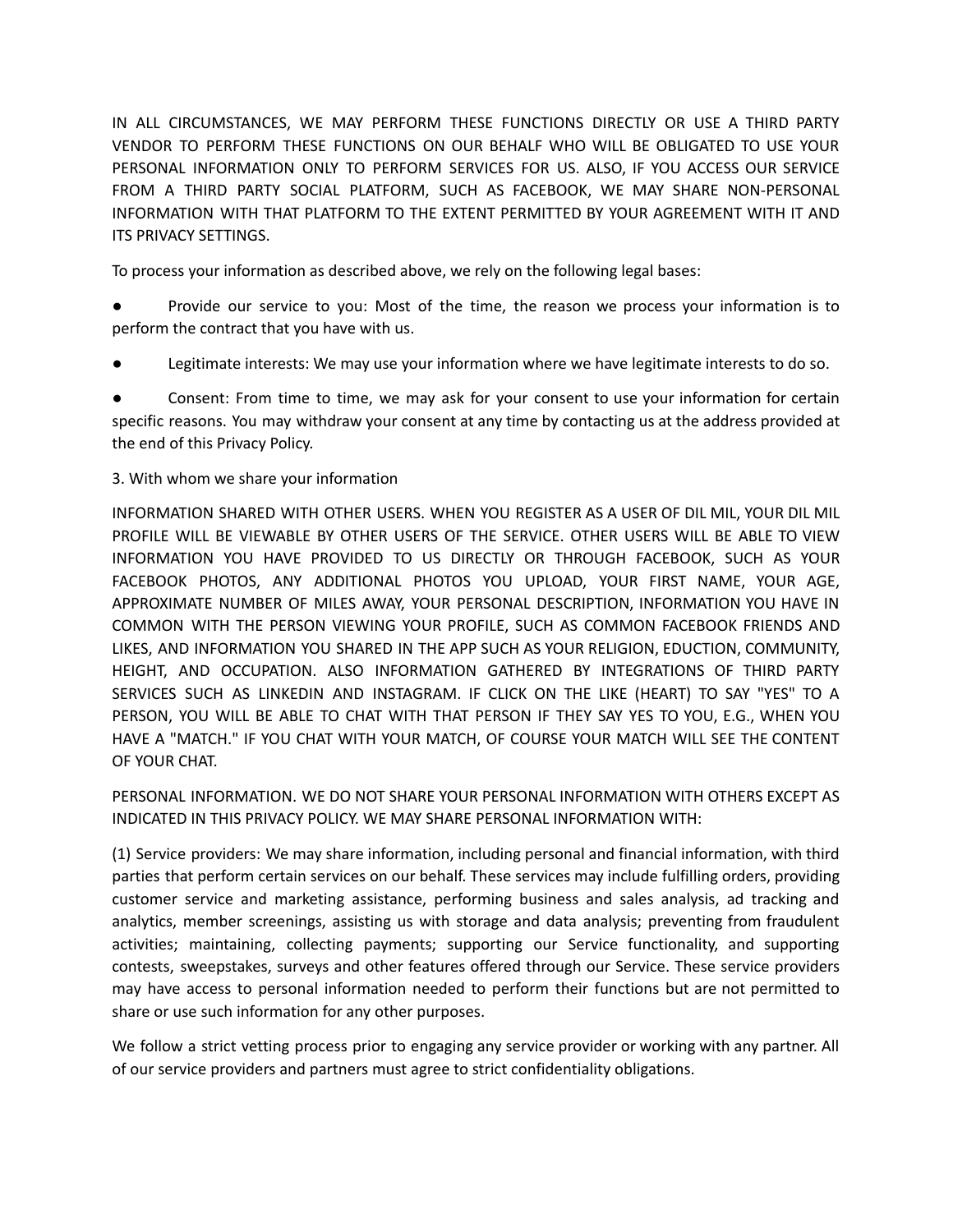(2) We may share your information internally within our family of companies, our affiliates or subsidiaries, to assist us in processing your information, as service providers, upon our instructions and on our behalf. Assistance provided by our affiliates or subsidiaries may include technical processing operations, such as data hosting and maintenance, customer care, marketing and targeted advertising, finance and accounting assistance, better understanding how our service is used and users' behavior to improve our service, securing our data and systems and fighting against spam, abuse, fraud, infringement and other wrongdoings.

We may also share information with our affiliates or subsidiaries for legitimate business purposes such as corporate audit, analysis and consolidated reporting as well as compliance with applicable laws.

(3) For corporate transactions. We may transfer or share your personal data in cases where Dil Mil, Inc., or one of its properties, affiliates, or subsidiaries, are involved, whether in whole or in part, in a merger, sale, acquisition, divestiture, restructuring, reorganization, dissolution, bankruptcy, sell part of its assets, or other change of ownership or control.

# (4) OTHER SITUATIONS. WE MAY DISCLOSE YOUR INFORMATION, INCLUDING PERSONAL INFORMATION:

In response to a subpoena or similar investigative demand, a court order, or a request for cooperation from a law enforcement or other government agency; to establish or exercise our legal rights; to defend against legal claims; or as otherwise required by law. In such cases, we may raise or waive any legal objection or right available to us.

When we believe disclosure is appropriate in connection with efforts to investigate, prevent, or take other action regarding illegal activity, suspected fraud or other wrongdoing; to protect and defend the rights, property or safety of our company, our users, our employees, or others; to comply with applicable law or cooperate with law enforcement; or to enforce our Terms of Use or other agreements or policies. In connection with a substantial corporate transaction, such as the sale of our business, a divestiture, merger, consolidation, or asset sale, or in the unlikely event of bankruptcy.

#### (C) THIRD PARTY WEBSITES

THERE ARE A NUMBER OF PLACES ON OUR SERVICE WHERE YOU MAY CLICK ON A LINK TO ACCESS OTHER WEBSITES THAT DO NO OPERATE UNDER THIS PRIVACY POLICY. FOR EXAMPLE, IF YOU CLICK ON AN ADVERTISEMENT ON OUR SERVICE, YOU MAY BE TAKEN TO A WEBSITE THAT WE DO NOT CONTROL. THESE THIRD- PARTY WEBSITES MAY INDEPENDENTLY SOLICIT AND COLLECT INFORMATION, INCLUDING PERSONAL INFORMATION, FROM YOU AND, IN SOME INSTANCES, PROVIDE US WITH INFORMATION ABOUT YOUR ACTIVITIES ON THOSE WEBSITES. WE RECOMMEND THAT YOU CONSULT THE PRIVACY STATEMENTS OF ALL THIRD-PARTY WEBSITES YOU VISIT BY CLICKING ON THE "PRIVACY" LINK TYPICALLY LOCATED AT THE BOTTOM OF THE WEBPAGE YOU ARE VISITING.

4. Cross-Border Data Transfers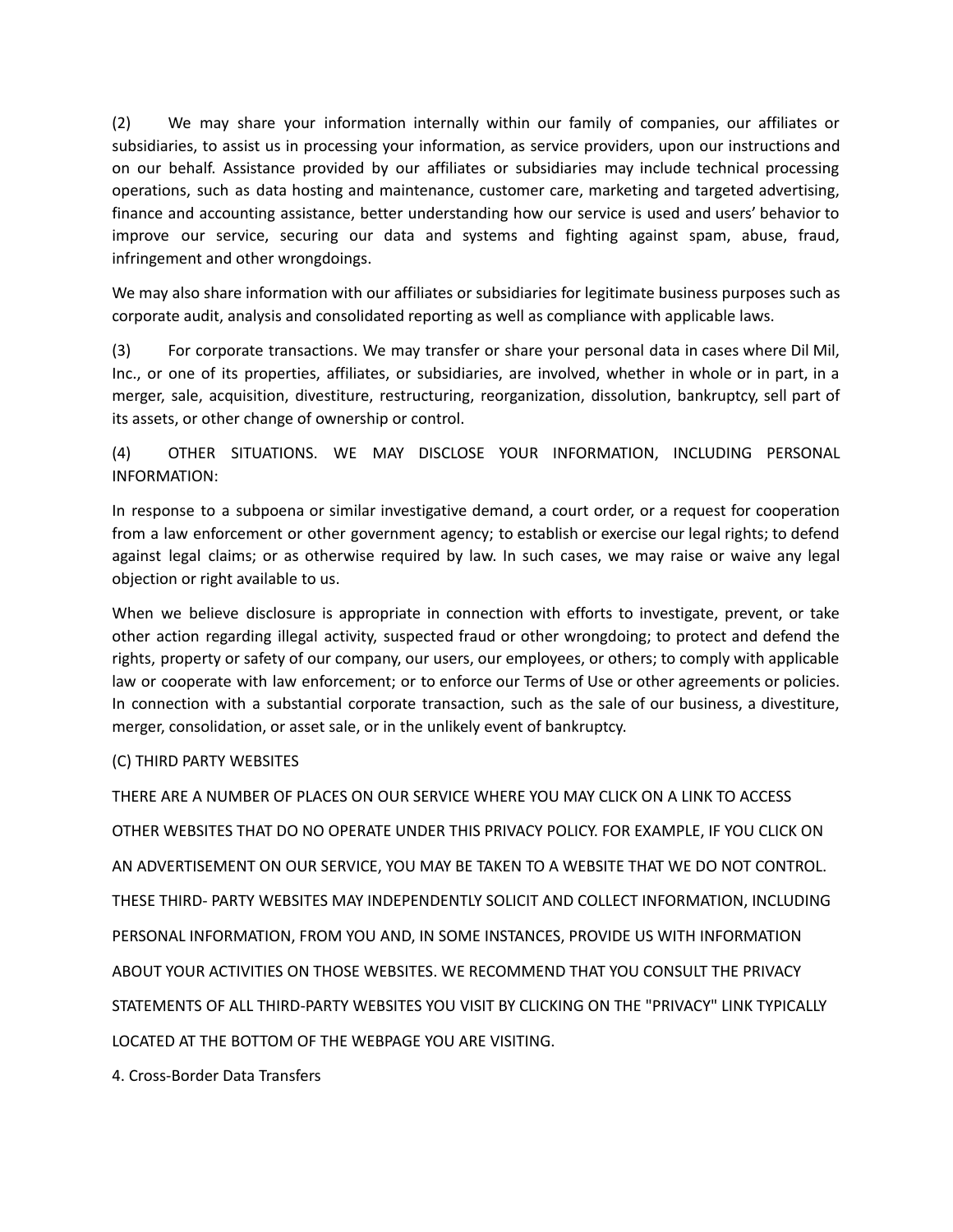Sharing of information sometimes involves cross-border data transfers, for instance to the European Union and other jurisdictions. We use standard contract clauses approved by the European Commission or other suitable safeguard to permit data transfers to other countries. Standard contractual clauses are commitments between companies transferring personal data, binding them to protect the privacy and security of your data.

### 5. AGGREGATED AND/OR NON-PERSONAL INFORMATION.

WE MAY USE AND SHARE NON-PERSONAL, DE- IDENTIFIED, PSEUDONYMOUS, OR AGGREGATED INFORMATION WE COLLECT UNDER ANY OF THE ABOVE CIRCUMSTANCES. WE MAY ALSO SHARE IT WITH OTHER THIRD PARTIES TO DEVELOP AND DELIVER TARGETED ADVERTISING ON OUR SERVICE AND ON WEBSITES OR APPLICATIONS OF THIRD PARTIES, AND TO ANALYZE AND REPORT ON ADVERTISING YOU SEE. WE MAY COMBINE NON-PERSONAL INFORMATION WE COLLECT WITH ADDITIONAL NON-PERSONAL INFORMATION COLLECTED FROM OTHER SOURCES. WE ALSO MAY SHARE AGGREGATED, NON-PERSONAL INFORMATION, OR PERSONAL INFORMATION IN HASHED, NON-HUMAN READABLE FORM, WITH THIRD PARTIES, INCLUDING ADVISORS, ADVERTISERS AND INVESTORS, FOR THE PURPOSE OF CONDUCTING GENERAL BUSINESS ANALYSIS OR OTHER BUSINESS PURPOSES. FOR EXAMPLE, WE MAY ENGAGE A DATA PROVIDER WHO MAY COLLECT WEB LOG DATA FROM YOU (INCLUDING IP ADDRESS AND INFORMATION ABOUT YOUR BROWSER OR OPERATING SYSTEM), OR PLACE OR RECOGNIZE A UNIQUE COOKIE ON YOUR BROWSER TO ENABLE YOU TO RECEIVE CUSTOMIZED ADS OR CONTENT. THE COOKIES MAY REFLECT DE-IDENTIFIED DEMOGRAPHIC OR OTHER DATA LINKED TO DATA YOU VOLUNTARILY HAVE SUBMITTED TO US (SUCH AS YOUR EMAIL ADDRESS), THAT WE MAY SHARE WITH A DATA PROVIDER SOLELY IN HASHED, NON-HUMAN READABLE FORM. TO OPT-OUT OF COOKIES THAT MAY BE SET BY THIRD PARTY DATA OR ADVERTISING PARTNERS, PLEASE GO TO http://WWW.ABOUTADS.INFO/CHOICES/.

### 6. Do Not Track Disclosure

DO NOT TRACK ("DNT") IS A PRIVACY PREFERENCE THAT USERS CAN SET IN THEIR WEB BROWSERS. DNT

IS A WAY FOR USERS TO INFORM WEBSITES AND SERVICES THAT THEY DO NOT WANT CERTAIN

INFORMATION ABOUT THEIR WEBPAGE VISITS COLLECTED OVER TIME AND ACROSS WEBSITES OR

ONLINE SERVICES. WE ARE COMMITTED TO PROVIDING YOU WITH MEANINGFUL CHOICES ABOUT THE

INFORMATION WE COLLECT AND THAT IS WHY WE PROVIDE THE OPT-OUT LINKS ABOVE. HOWEVER, WE

DO NOT RECOGNIZE OR RESPOND TO ANY DNT SIGNALS, AS THE INTERNET INDUSTRY WORKS TOWARD

DEFINING EXACTLY WHAT DNT MEANS, WHAT IT MEANS TO COMPLY WITH DNT, AND A COMMON

APPROACH TO RESPONDING TO DNT.

7. How you can access your information

We take reasonable steps to help ensure that the Personal Information we collect from you is accurate, complete and current. In addition to accessing your Personal Information through the app or website, you may also request access to your Personal Information, request that erroneous or inaccurate Personal Information be updated, or request deletion of your Personal Information, by contacting us via email at support@dilmil.co.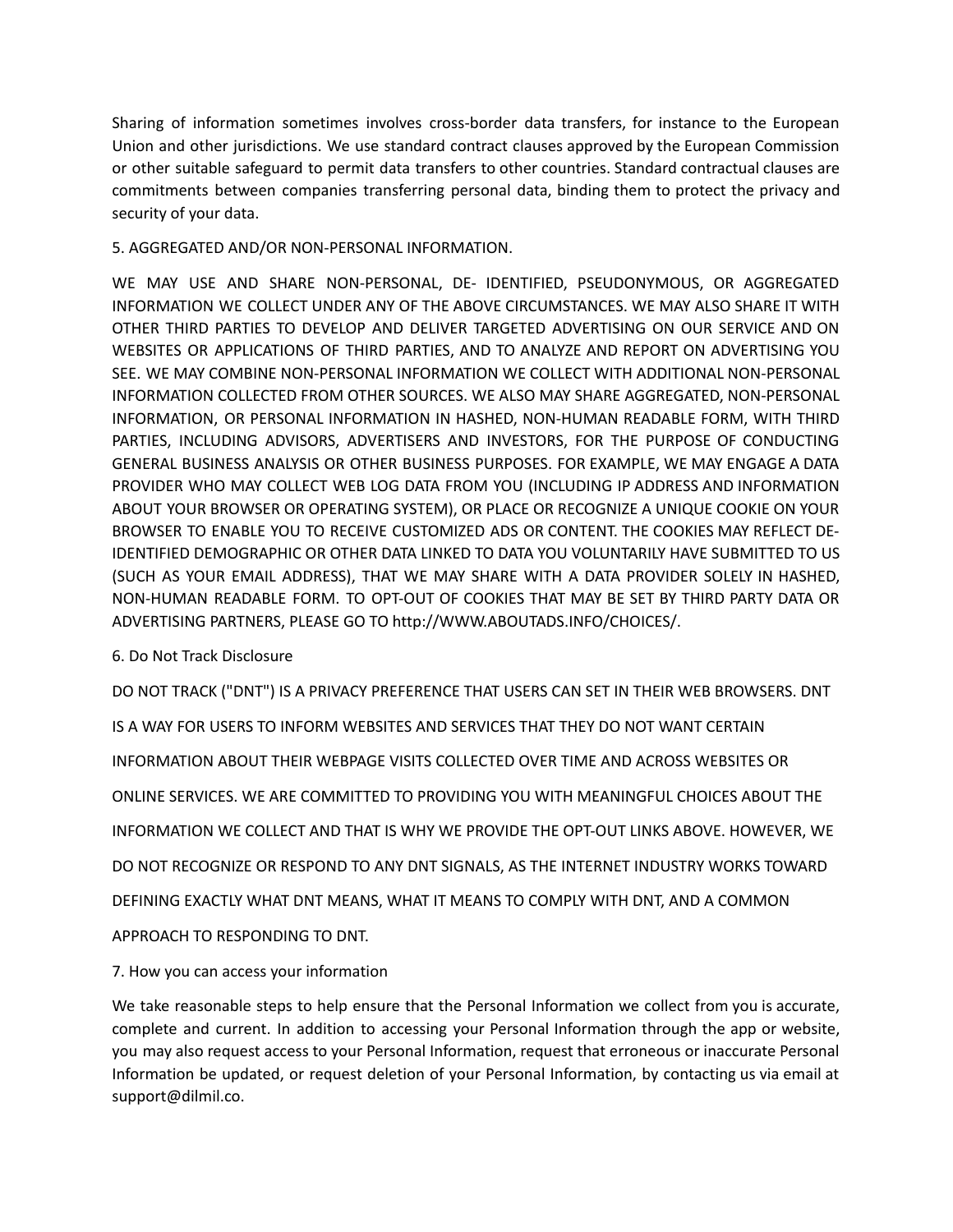You also may close your account at any time by visiting the "Settings" page for your account. If you close your account, we will retain certain information associated with your account for analytical purposes and recordkeeping integrity, as well as to prevent fraud, enforce our Terms of Use, take actions we deem necessary to protect the integrity of our service or our users, or take other actions otherwise permitted by law. In addition, if certain information has already been provided to third parties (excluding processors) as described in this Privacy Policy, retention of that information may be subject to those Third Parties' policies.

We will respond promptly to your requests in accordance with applicable law. For your protection, we may only implement requests with respect to the personal information associated with the email address that you use to send us your request, and we may need to verify your identity before implementing your request. We may decline to process requests that jeopardize the privacy of others, are extremely impractical, or would cause us to take any action that is not permissible under applicable laws. Additionally, as permitted by applicable laws, we may need to retain certain personal information for a longer period for recordkeeping purposes, such as retaining records relating to your purchases for warranty or accounting purposes.

# 8. Your choices about collection and use of your information

You can choose not to provide us with certain information, but that may result in you being unable to use certain features of our Service because such information may be required in order for you to register as a user, purchase products or services, participate in a contest, promotion, survey, or sweepstakes, ask a question, or initiate other transactions.

Our Service may also deliver notifications to your phone or mobile device. You can disable these notifications by changing the settings on your mobile device. You can also control information collected by cookies. You can delete or decline cookies by changing your browser settings. Click "help" in the toolbar of most browsers for instructions.

### 9. How we protect your personal information

WE TAKE REASONABLE AND APPROPRIATE SECURITY MEASURES TO HELP SAFEGUARD YOUR PERSONAL INFORMATION FROM UNAUTHORIZED ACCESS AND DISCLOSURE. HOWEVER, NO SYSTEM CAN BE COMPLETELY SECURE. THEREFORE, USERS SHOULD ALSO TAKE CARE WITH HOW THEY HANDLE AND DISCLOSE THEIR PERSONAL INFORMATION AND SHOULD AVOID SENDING PERSONAL INFORMATION THROUGH INSECURE COMMUNICATION CHANNELS, SUCH AS EMAIL. PLEASE REFER TO THE FEDERAL TRADE COMMISSION'S WEBSITE AT http://WWW.FTC.GOV/BCP/MENUS/CONSUMER/DATA.SHTM FOR INFORMATION ABOUT HOW TO PROTECT YOURSELF AGAINST IDENTITY THEFT.

### 10. Children's privacy

ALTHOUGH OUR SERVICE IS A GENERAL AUDIENCE SERVICE, WE RESTRICT THE USE OF OUR SERVICE TO INDIVIDUALS AGE 18 AND ABOVE. WE DO NOT KNOWINGLY COLLECT, MAINTAIN, OR USE PERSONAL INFORMATION FROM CHILDREN UNDER THE AGE OF 18.

### 11. Visiting our Service from outside the United States

The website is controlled and operated from the United States and is not intended to subject Dil Mil to the laws or jurisdiction of any state, country, or territory other than the United States. Your personal